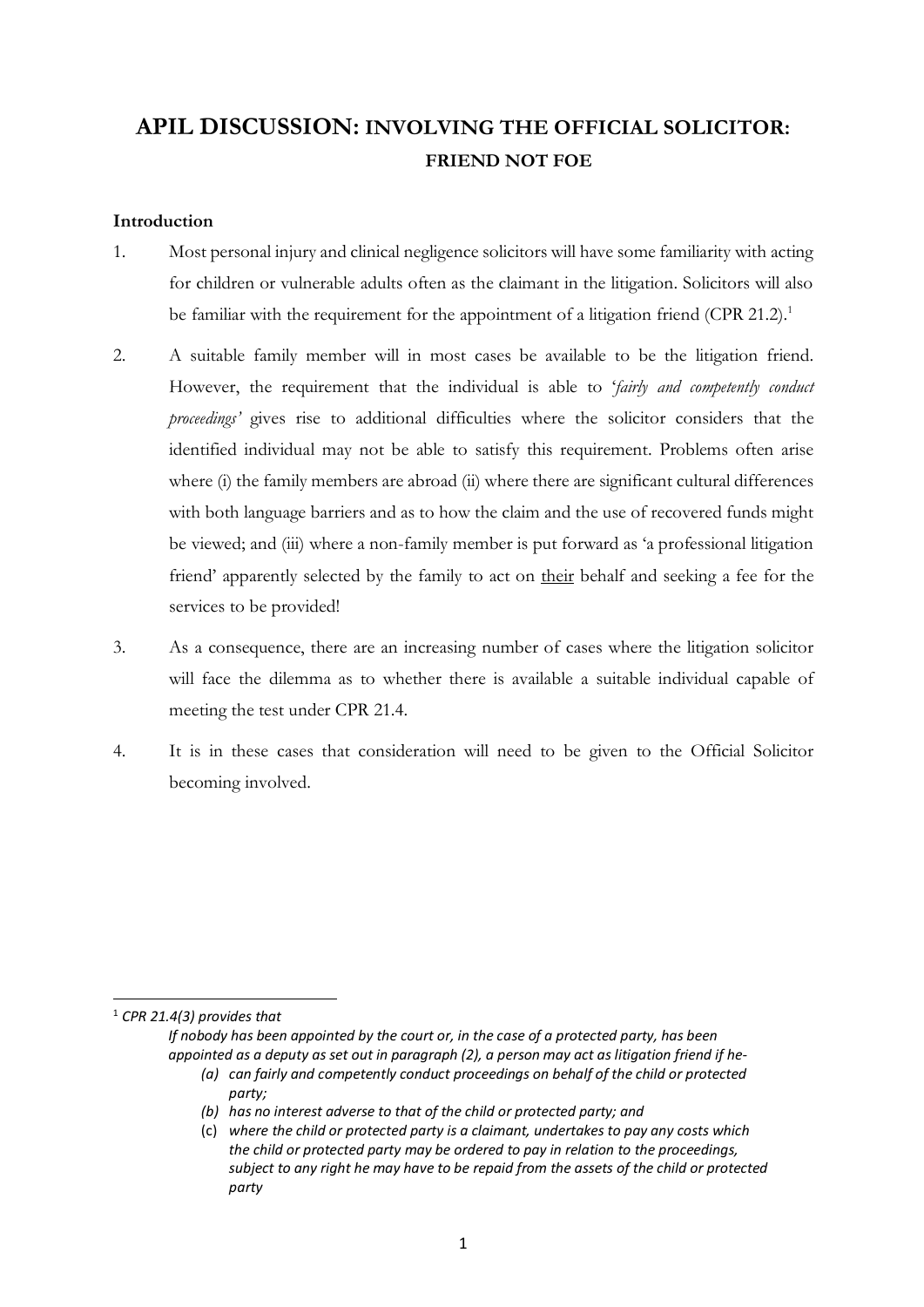### **Who is the Official Solicitor?**

- 5. The current Official Solicitor to the Senior Courts and Public Trustee, to give her full title, (OSPT) is Sarah Castle, a solicitor, the first woman and the  $12<sup>th</sup>$  holder of this position in the 150 years history of the office.
- 6. The Official Solicitor performs two distinct statutory roles. As litigation solicitors in civil actions, you will most frequently come across the Official Solicitor in her role as litigation friend for those who lack capacity or are deemed to lack capacity.
- 7. The Official Solicitor is both an office and very much an individual who will in appropriate cases appear in court and conduct litigation in her own right. However, in personal injury and clinical negligence litigation the Official Solicitor will act as client and will instruct an external firm as litigation solicitors, to be on the court record, to instruct counsel and to carry out all of the litigation steps required when acting on behalf of any claimant, or in an appropriate case, defendant in an action.

# **What are you getting when the Official Solicitor becomes involved as a litigation friend?**

- 8. The Official Solicitor will:
	- 8.1 step into the shoes of the client who lacks litigation capacity;
	- 8.2 carry on the litigation and make decisions on behalf of the client acting essentially in accordance with broad principles of best interest;
	- 8.3 Since the MCA 2005 the best interest approach is applied in accordance with the principles therein set out. The Official Solicitor will seek to make the decisions that the client would probably have made had s/he had been able to do so but the analysis is not an entirely straightforward one.<sup>2</sup>

(i) the evidence that is available;

 $2$  Whilst a litigant with capacity is free to conduct litigation as s/he feels is appropriate, including making unwise decisions to pursue or settle the claim as s/he sees fit. The Official Solicitor cannot be expected to make irrational decisions simply because she stands in the shoes of the claimant and even if it was convincingly shown that the claimant might himself have made such an irrational decision. As such the decision to be made by the Official Solicitor is by definition likely to be constrained by:

<sup>(</sup>ii) the best interest of the protected party; and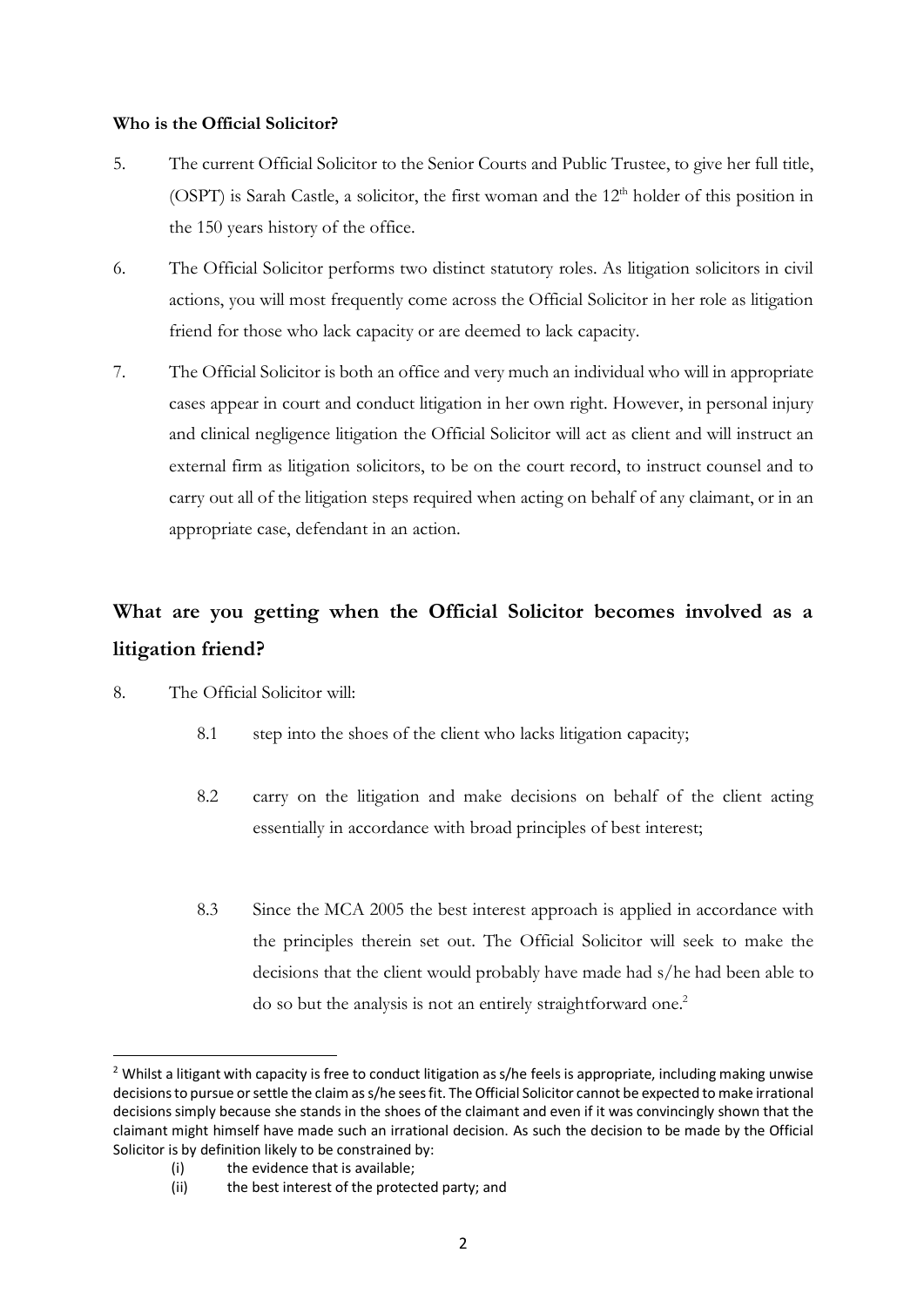8.4 The observation of Brightman J in *Re Whittall* still apply and is a sound approach. These should be borne in mind when considering how the Official Solicitor as a professional litigation friend will approach the task.

> *"The litigation friend is required to take all measures he or she sees fit for the benefit of the child or protected party, supplementing the want of capacity and judgement of the child or protected party, his or her function being to guard or safeguard the interest of the child or protected for the purposes of the litigation. The discharge of that duty involves the assumption by the litigation friend of the obligation to acquaint him or herself of the nature of the action and, under proper legal advice, to take all due steps to further the interests of the child or protected party"3*

- 9. Although you are getting a decision maker, it is important for the litigation solicitors to recognise the following:
	- 9.1 The majority of the decision making will be carried out by the case managers or case workers who are not legally qualified.
	- 9.2 The legally qualified solicitors within the OSPT will usually perform a supervisory role with the expectation that only the more complex issues in a case are referred to them.
	- 9.3 An important consequence of the above is that the litigation solicitors should not expect the Official Solicitor to:
		- *Act as the solicitor on the file*. She is not, you are.
		- *Work out what the issues in the case are as well as provide the answer*. The solicitor should always work on the basis that: (i) s/he knows and has identified the issues that s/he wants the Official Solicitor to consider; and (ii) be ready to provide advice as to what s/he believes the answer to the question is or might be.
		- *Plan the next steps in the action.* Your role as solicitor is no different to that when acting for a lay client. You provide information, you advise and if the

 $\overline{a}$ 

<sup>(</sup>iii) the wishes of the protected party provided the same can be given appropriate but not undue weight.

<sup>3</sup> Although *Re Whittall* was a pre MCA case it was cited with approval by Norris J. in *OH v Craven* [2017]4 WLR 25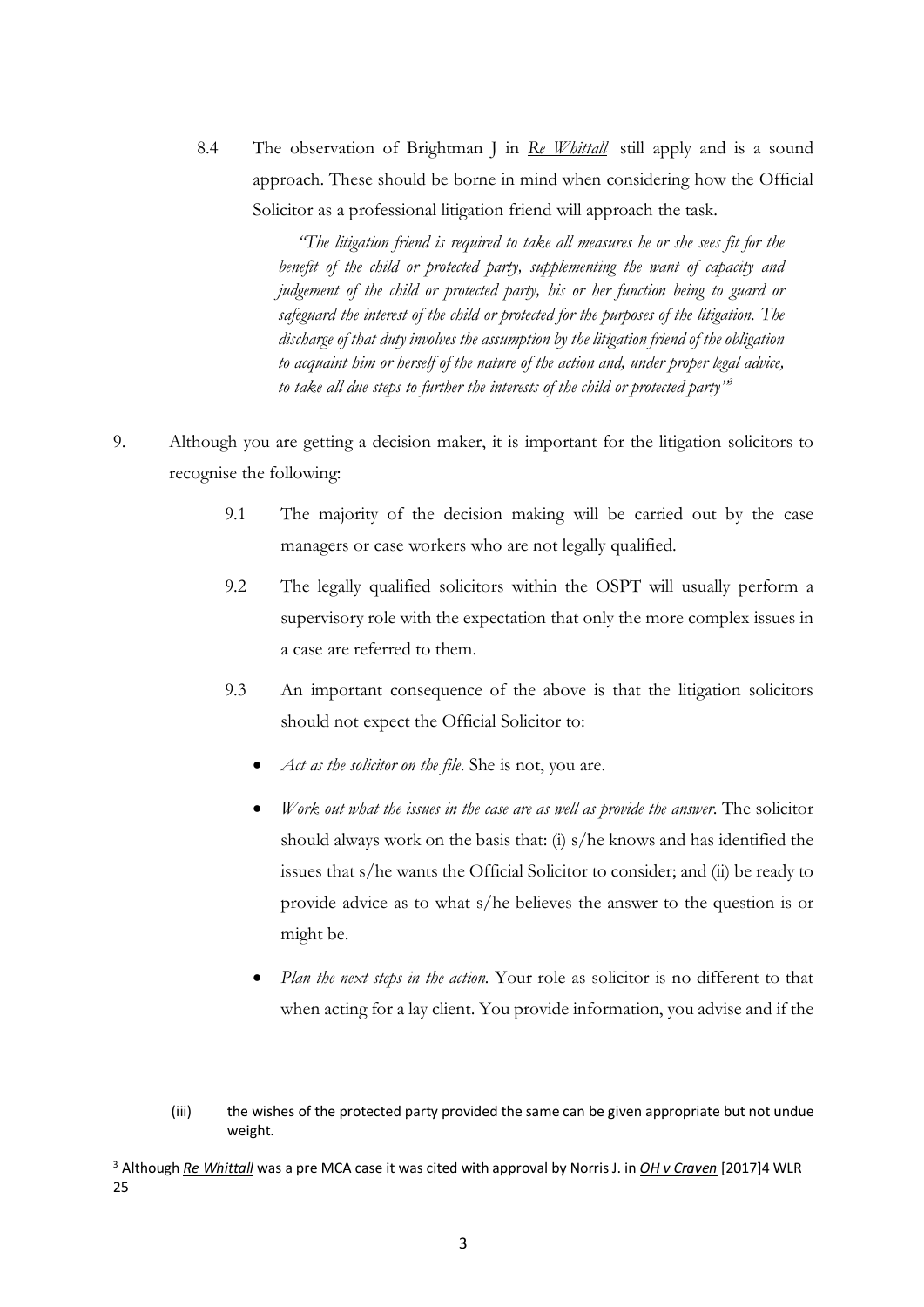advice is reasoned and clear you can expect that an informed decision is likely to be made in accordance with the advice.

9.4 It has been said that the litigation solicitor should regard the Official Solicitor as they would an *intelligent, informed and appropriately inquisitive* professional lay client.

# **When will the OS become involved?**

- 10. One of the most common errors made by the litigation solicitor is assuming that the Official Solicitor will become involved simply because the litigation solicitor, experienced or otherwise, has requested such involvement. This is a seriously flawed approach and is often the basis for misunderstanding and can cause difficulties.
- 11. There is guidance in place as to when and how the Official Solicitor will become involved in the litigation.4 The current guidance appears to be directed to family proceedings but is equally applicable to other civil claims.<sup>5</sup> In order for the Official Solicitor to agree to becoming involved, the following must be satisfied:
	- 11.1 There must be clear evidence that the party lacks capacity to litigate.
	- 11.2 There should be confirmation supported by evidence that there is no-one that is suitable and willing to act as litigation friend.
	- 11.3 There is security in a suitable form for the legal costs of the protected party's representation.
- 12. All of the above matters can present significant difficulties and/or create delay in the involvement of the Official Solicitor. Dealing with each in turn:

#### **Evidence that the client lacks capacity or is a minor**

 $\overline{a}$ 

13. Many cases will be straightforward and the issue of lack of capacity will be agreed or at least not capable of any real dispute. However, many TBI claims involve significant

<sup>4</sup> See http://www.justice.gov.uk/downloads/protecting-the-vulnerable/official-solicitor/litigation-friendnote.pdf.

 $5$  It is likely that a specific guide for civil claims will be published in due course.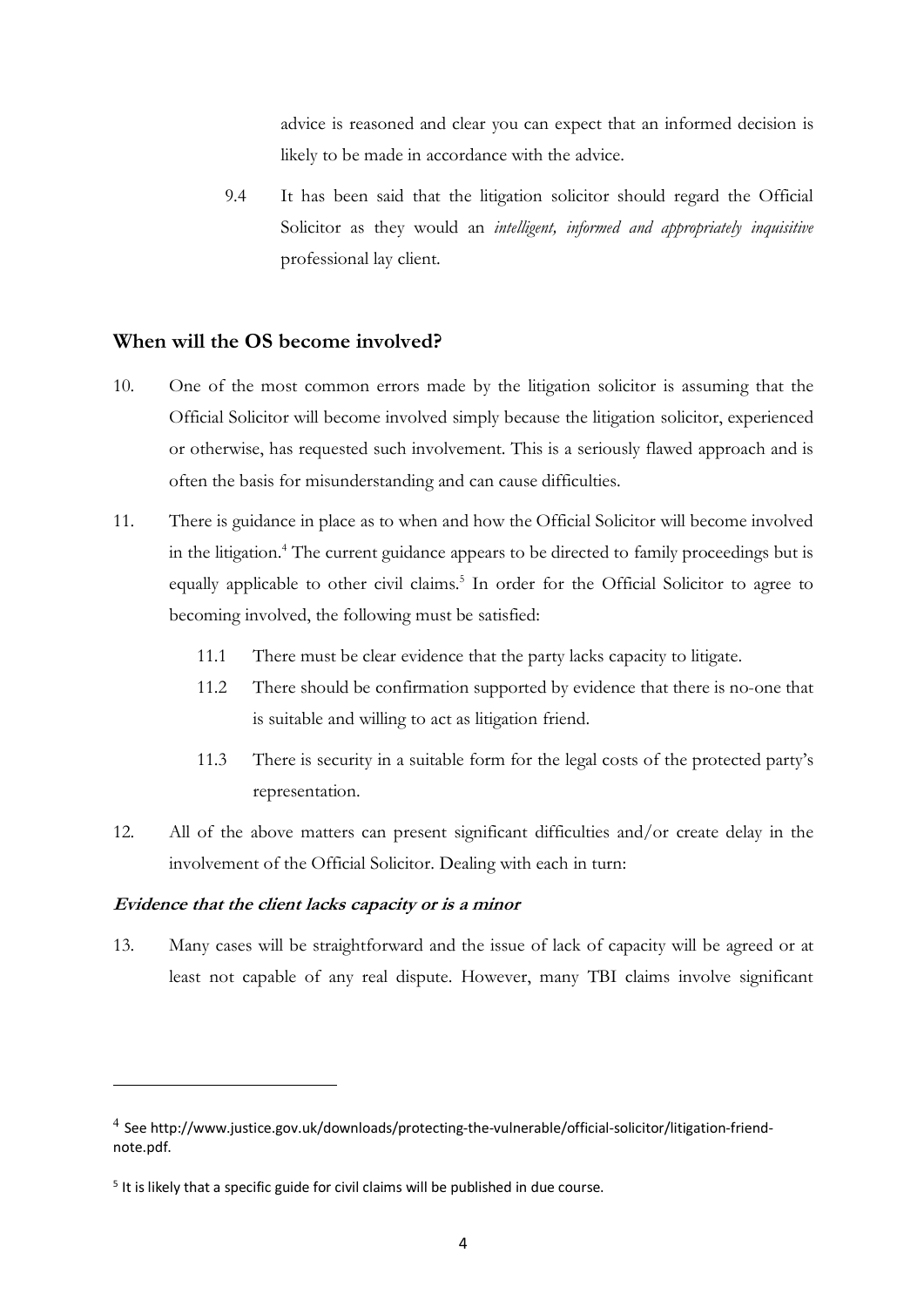disputes as to capacity to litigate and manage funds and can present significant problems.<sup>6</sup> The following should be noted by any solicitor seeking to involve the Official Solicitor:

- 13.1 Appointing a family member or other lay person as litigation friend prior to commencement of proceedings involves no judicial scrutiny or determination and the evidential basis may be the strong belief of the litigation solicitor supported perhaps by early preliminary medical evidence. It must not be assumed that if the Official Solicitor is asked to take over she will be satisfied with the very early medical opinion which may be outdated supported only by the solicitors say so.
- 13.2 If the Official Solicitor is to be involved, the evidence as to lack of capacity will need to be strong, even if it is there is no unanimity. In a case of traumatic brain injury where recovery from injury may affect the issue of continued loss of capacity, there will need to be up to date evidence.
- 13.3 Expert medical evidence will invariably be required.
- 13.4 Particular difficulties can arise where, by the time the invitation is being made to the Official Solicitor, there is available evidence from the defendant in the proceedings, challenging the assertion of lack of capacity.
- 13.5 Be candid with the Official Solicitor. Disclose all of the evidence. She will be entitled to see it if she accepts the appointment as litigation friend. If necessary provide clear and reasoned explanation as to why the Official Solicitor can be satisfied that, at this point in the litigation, and despite assertions to the contrary from the defendant's expert, she can be satisfied that the client lacks litigation capacity.

#### **Practice points:**

 <sup>6</sup> Practitioners may be familiar with the guidance given by the Court in *Folks v Faizey* [2006] EWCA Civ. <sup>381</sup> which discourages defendant's from contesting the decision to appoint a family member as litigation friend, focussing on the fact that the decision is not usually to the defendant's financial advantage and will tend to unnecessarily increase the cost of litigation. However, no similar approach can be encouraged of the Official Solicitor who must be satisfied that there is good evidence that there is a lack of capacity.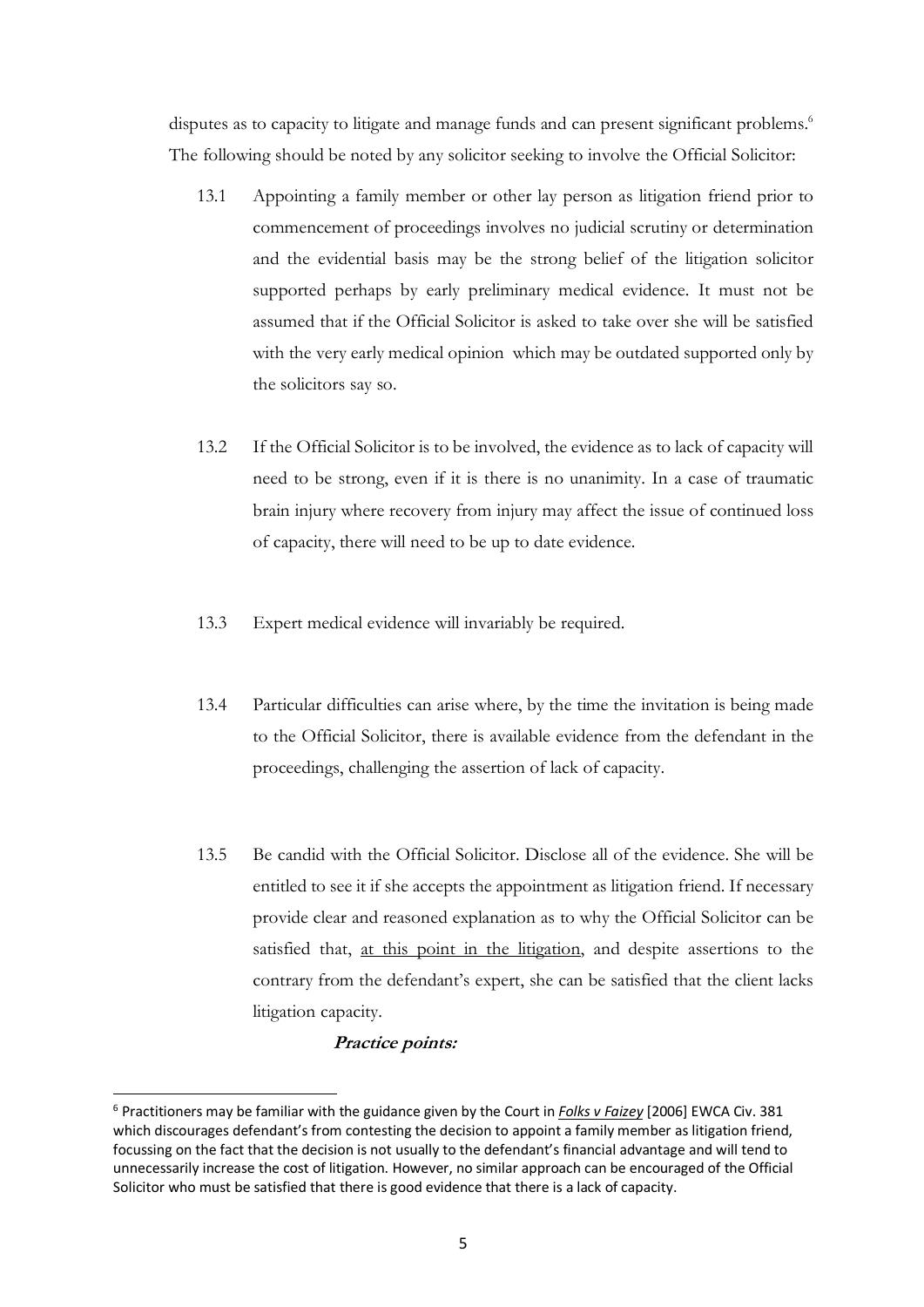- *Keep in mind the fact that the Official Solicitor is very familiar with the issues around capacity, the test to be applied, and how jealously it is guarded under the MCA and in proceedings in the COP;*
- *remember that you are able to share with the Official Solicitor, privileged information relating to the client and his/her understanding of the litigation that you would not be able or willing to share with the defendant. This evidence from a professional such as a solicitor, and directly relating to the client's understanding of the litigation issues, is likely to be very persuasive in supporting the contention, even if disputed, that litigation capacity is absent;*
- *If necessary, demonstrate to the Official Solicitor that you have taken into consideration and applied the legal test and principles set out in Masterman-Lister v Brutton and Co; Dunhill v Burgin, etc.*

#### **There is no other person willing and able to act as litigation friend**

- 14. The office of the OSPT has an ever expanded caseload, works under enormous pressures and with limited resources. In the civil jurisdiction there are many cases, particularly in medical consent and treatment cases, where the need for the Official Solicitor to become involved is self-evident and often urgent. It should not be surprising if the Official Solicitor questions the need for her involvement in cases where, on the face of the information provided, it appears that the requirement, that there is no other person willing and able to act, is not satisfied.
	- 14.1 Do not expect the Official Solicitor to become involved just because you have asked for it. Whilst it may be accepted that the request itself might be a genuine one, the mere existence of a troublesome, inquisitive or event an obstructive litigation friend, is not ordinarily a sufficient reason to invite the Official Solicitor to become involved.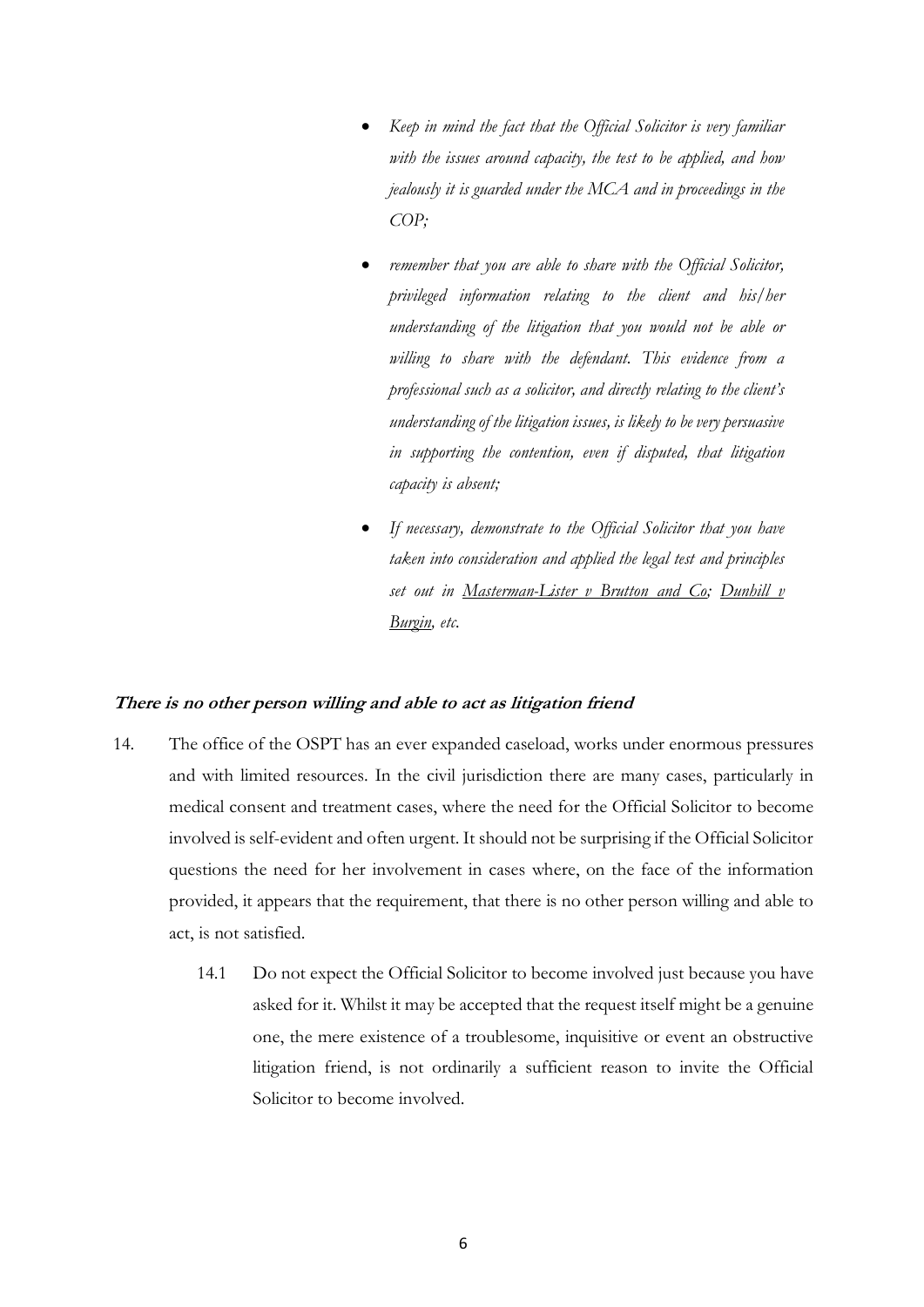- 14.2 Even if the above facts might justify the request it does not guarantee an acceptance from the Official Solicitor.
- 14.3 Particular difficulties can arise where there are family members who are willing to act but, as solicitor, you wish to appoint the Official Solicitor because you believe that they are not, or no longer suitable, to act. In such circumstances:
	- 14.3.1 Be prepared to provide clear details of the evidential basis for the required involvement of the Official Solicitor, explaining the difficulties that have arisen in the relationship. Be candid.
	- 14.3.2 Where there is already in place a litigation friend, s/he may need to be removed.<sup>7</sup> Be aware that any such application is not one that involves the Official Solicitor. It is a matter between the litigation solicitor, the existing litigation friend and the court. Until the court determines this issue the requirement to confirm to the Official Solicitor that there is no one '*willing and able to act'* cannot be satisfied;
	- 14.3.3 The solicitor who has lost faith in the ability of the existing litigation friend with whom s/he has a retainer can nonetheless apply to the court for the removal, even if this action is against the instructions from the litigation friend.<sup>8</sup>
	- 14.3.4 The Official Solicitor should be kept reasonably abreast of the application; however, it must be remembered that the Official Solicitor has no locus at this stage and any involvement is conditional on a finding by the court that (i) the existing litigation friend requires removal; and/or (ii) there is no suitable person to be the litigation friend.
	- 14.3.5 The solicitor should ensure that the court can be informed that the Official Solicitor is, in principle, willing to become involved:

 $<sup>7</sup>$  The jurisdiction is pursuant to CPR 21.7.</sup>

<sup>&</sup>lt;sup>8</sup> This necessarily will cause a breakdown in the relationship between solicitor and existing client. However, se *Sabri v Imperial College NHS Healthcare* Trust (unreported) 19.12.2017 for discussion as to circumstances in which the solicitors are likely to be justified in bringing matter before the court.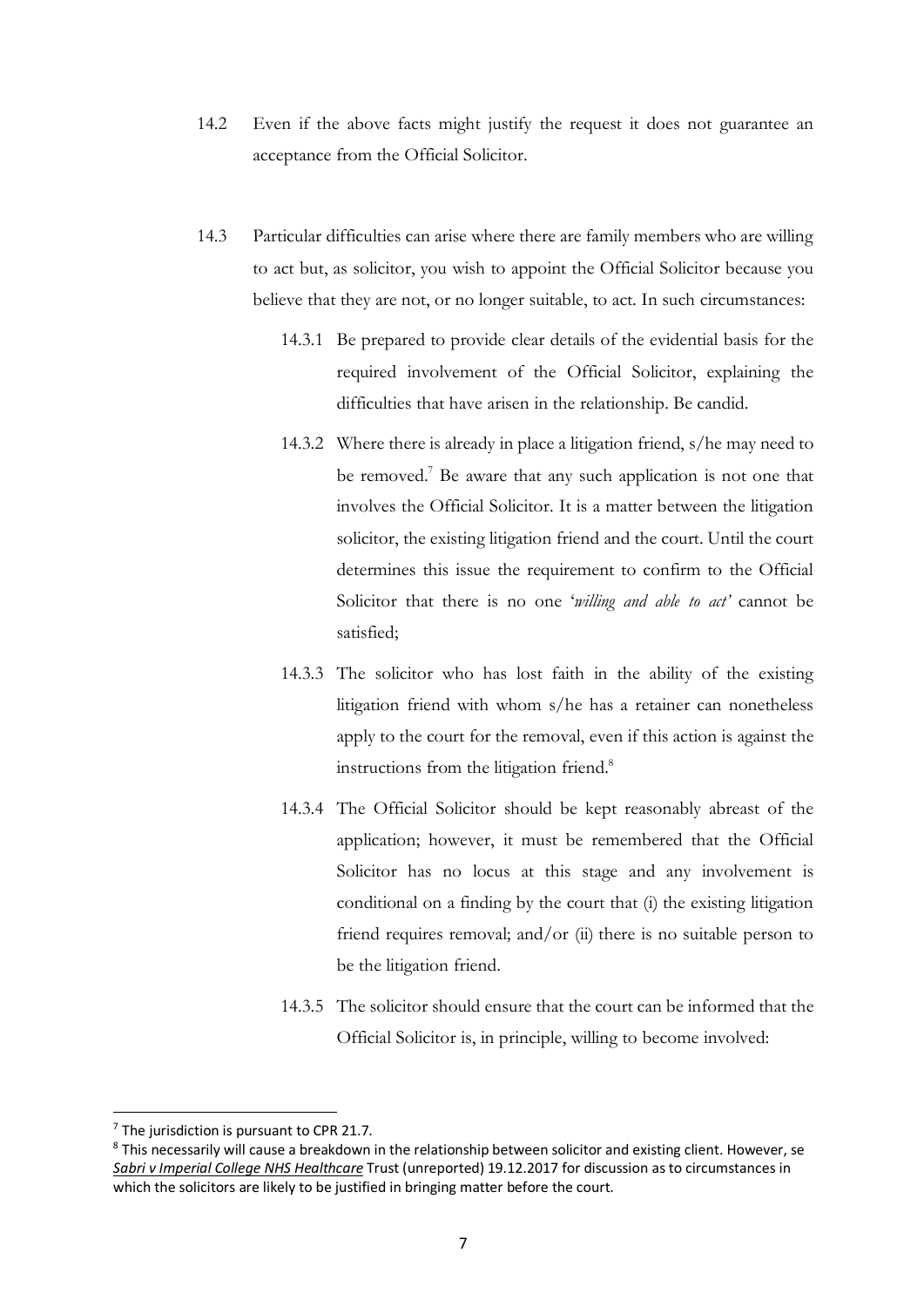#### *Practice points:*

- *Any application to remove existing family members as litigation friend is by definition likely to be contentious.*
- *The defendant to the substantive proceedings should be notified of the application but should not be a party to the same. There should be no service of the application or evidence in support on the defendant.*
- *Appropriate orders will need to be obtained as to the restriction on the service of the evidence in support and on reporting of the details of the application and any judgment given by the court.9*
- *An issue may arise as to the costs of the application to remove. It does not follow that any costs order will be made against the recalcitrant litigation friend (or another family member who may apply to be substituted). The original defendant in the action may argue that the dispute is nothing to do with him and satellite to the substantive action and seek to resist meeting the costs of the same which can be considerable10.*
- *An application for the cost of the removal of the existing litigation friend and the appointment of Official Solicitor as new litigation friend if made against the existing defendant may need to be heard at the conclusion of the whole proceedings because of the necessary restriction in disclosing the basis of the application to remove.*

#### **Security for the legal costs of the proceedings**

15. The issue in relation to the costs of the Official Solicitor in the proceedings is often misunderstood.

<sup>&</sup>lt;sup>9</sup> Since court judgments are public documents unless otherwise directed they will be made public. As such, it will be necessary to seek a suitable direction under CPR 40.2

<sup>&</sup>lt;sup>10</sup> The outcome of such an argument advanced on behalf of a NHS Trust is currently subject to a reserved judgment which is awaited.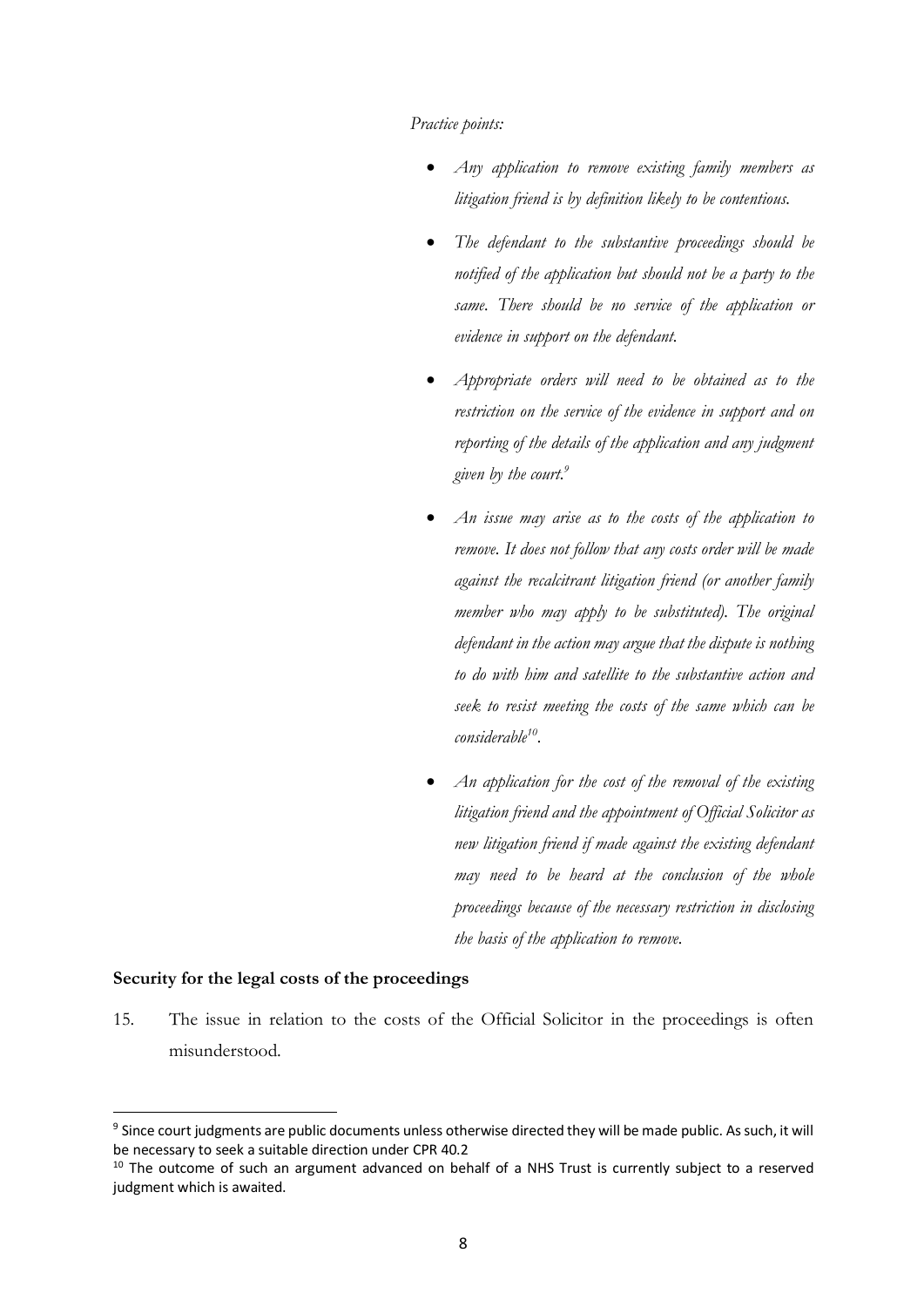- 15.1 It is recognised that the actual cost of the Official Solicitor in acting as litigation friend will not be recovered.<sup>11</sup> This will be met from central government funding as part of the costs of the running of the OSPT.
- 15.2 The Official Solicitor as litigation friend will nonetheless need to give the undertaking required under CPR 21.4(3)(c). As such the Official Solicitor will need to be satisfied that there is in place a suitable method of meeting the costs of instructing the litigation solicitors and the costs of the defendant in the event that the claim is lost.
- 15.3 Where the claim is funded under a Legal Aid certificate, this will be sufficient; however, the solicitor will need to provide details of any limitation on the certificate and where the same has been reached at the time of the request to appoint the Official Solicitor, evidence that the certificate has or will be extended may need to be provided.
- 15.4 Where, as in most cases, the claimant acts under a CFA with his solicitors, it will be necessary to ensure that the CFA is in a form that the Official Solicitor will be prepared to agree to. It should not be assumed, for example, that the Official Solicitor will be willing to agree to a CFA that allows for the uplift on base costs or recovery of costs from the claimant's damages, to the extent agreed with a previous litigation friend.
- 15.5 The potential liability of the claimant for adverse costs will need to be considered and sufficiently explained.

# **Managing the ongoing relationship with the Official Solicitor**

- 16. Assuming that the Official Solicitor agrees to act as litigation friend, the following observations are made in terms of the ongoing relationships:
	- 16.1 It is likely that, once the Official Solicitor is appointed, the case will be allocated to a case worker who will be the point of contact. In order to allow for continuity, it may be that more than one point of contact is identified.
	- 16.2 The Official Solicitor may also identify a number of service standards, ie, responding to incoming written correspondence and periodic review of the claim.

 <sup>11</sup> See *Bradbury v Paterson* [2014] EWHC 3992 Foskett J.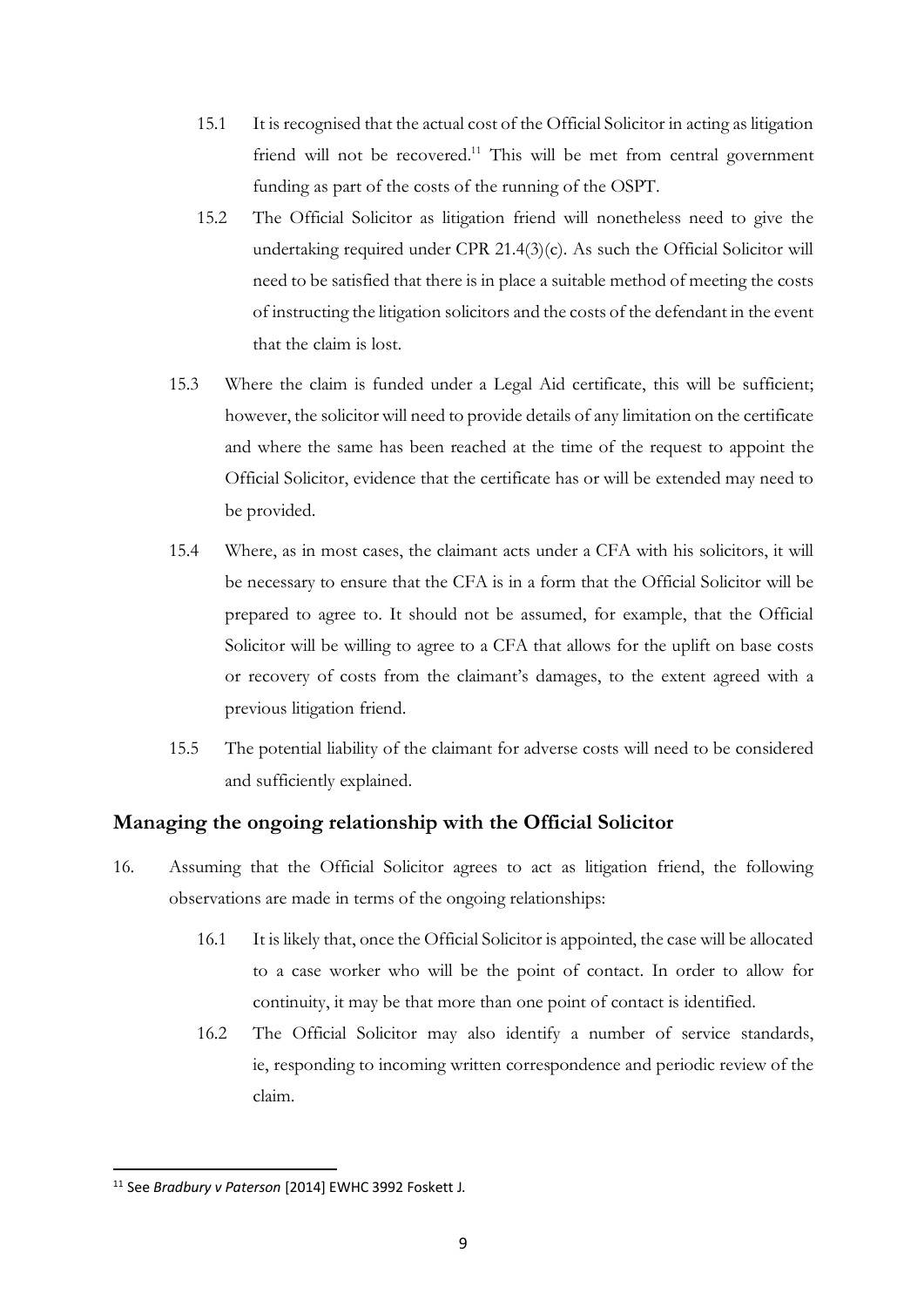- 16.3 Solicitors should not assume that the Official Solicitor will be able to respond immediately to communication and if the case demands or is likely to demand urgent attention in respect of certain issues, then these should be highlighted as soon as possible.
- 16.4 The solicitor should ensure that advice and information provided to the Official Solicitor is as thorough as possible. If a decision is required from the Official Solicitor, then the solicitor should seek to:
	- identify the decision that requires to be made at that point;
	- identify and provide the evidential basis for the decision-making process and summarise the same;
	- indicate if possible what if any positive advice is being given to the Official Solicitor or, where it is not possible to provide such advice, explain the options;
	- where it is hoped that the case worker may be able to provide instructions without referring the matter to a senior solicitor, then it makes sense to consider whether all of the information is available for the decision to be made.

# **Concluding remarks**

- 17. It is recognised that working with the Official Solicitor is not the same as having a lay litigation friend who might not only be eternally grateful for the presence of the solicitor but will often look to the solicitor not only for decision making, but also emotional support.
	- 17.1 The Official Solicitor is not formally in need of nor expecting emotional support.
	- 17.2 The Official Solicitor will, by reason of the role, be a more informed and possibly more challenging litigation friend. However, this should not be seen as a disadvantage and the advantages of clarity and certainty in decision making and support should be recognised. The Official Solicitor will not be '*phoning a friend'* and coming back the next day to question the decisions made at the last meeting.